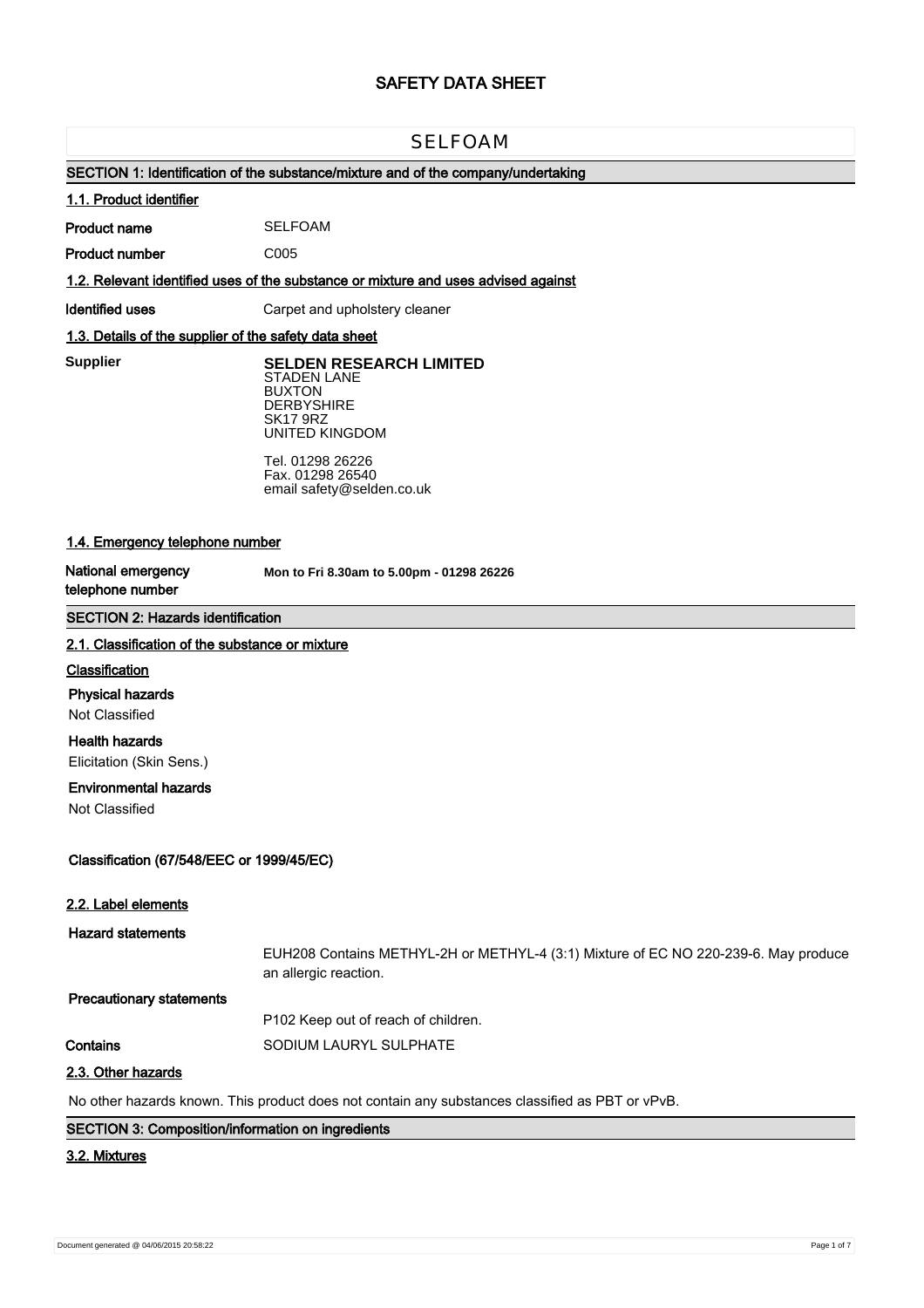| <b>SELFOAM</b>                                                                     |                                           |          |  |
|------------------------------------------------------------------------------------|-------------------------------------------|----------|--|
| <b>SODIUM LAURYL SULPHATE</b>                                                      |                                           | 5-10%    |  |
| <b>CAS number: 68585-47-7 EC number: -</b>                                         |                                           |          |  |
| Classification                                                                     | Classification (67/548/EEC or 1999/45/EC) |          |  |
| <b>Acute Tox. 4 - H302</b><br>Skin Irrit. 2 - H315                                 | Xi;R38,R41.                               |          |  |
| Eye Dam. 1 - H318                                                                  |                                           |          |  |
| <b>DISODIUM SULPHOSUCCINATE</b><br>CAS number: 25882-44-4 EC number: 247-310-4     |                                           | $1 - 5%$ |  |
| Classification                                                                     | Classification (67/548/EEC or 1999/45/EC) |          |  |
| Skin Irrit. 2 - H315                                                               | Xi:R36/38.                                |          |  |
| Eye Irrit. 2 - H319                                                                |                                           |          |  |
| METHYL-2H or METHYL-4 (3:1) Mixture of EC NO 220-239-6                             |                                           | 1%       |  |
| CAS number: 55965-84-9 EC number: 611-341-5                                        |                                           |          |  |
| M factor (Acute) = $10$ M factor (Chronic) = $1$                                   |                                           |          |  |
| Classification                                                                     | Classification (67/548/EEC or 1999/45/EC) |          |  |
| <b>Acute Tox. 3 - H301</b>                                                         | T;R23/24/25 C;R34 R43 N;R50/53            |          |  |
| <b>Acute Tox. 3 - H311</b>                                                         |                                           |          |  |
| <b>Acute Tox. 3 - H331</b>                                                         |                                           |          |  |
| Skin Corr. 1B - H314                                                               |                                           |          |  |
| Eye Dam. 1 - H318                                                                  |                                           |          |  |
| Skin Sens. 1 - H317                                                                |                                           |          |  |
| Aquatic Acute 1 - H400                                                             |                                           |          |  |
| Aquatic Chronic 1 - H410                                                           |                                           |          |  |
| The Full Text for all R-Phrases and Hazard Statements are Displayed in Section 16. |                                           |          |  |

# **SECTION 4: First aid measures**

#### **4.1. Description of first aid measures**

#### **Inhalation**

Move affected person to fresh air at once. Rinse nose and mouth with water. Get medical attention if any discomfort continues.

#### **Ingestion**

Remove affected person from source of contamination. Do not induce vomiting. Rinse mouth thoroughly with water. Give plenty of water to drink. Get medical attention.

## **Skin contact**

Remove affected person from source of contamination. Remove contaminated clothing. Rinse with water. Get medical attention if any discomfort continues.

### **Eye contact**

Rinse immediately with plenty of water. Remove any contact lenses and open eyelids wide apart. Continue to rinse for at least 15 minutes. Get medical attention if irritation persists after washing. Show this Safety Data Sheet to the medical personnel.

## **4.2. Most important symptoms and effects, both acute and delayed**

# **Inhalation**

Irritation of nose, throat and airway.

# **Ingestion**

May cause discomfort if swallowed.

#### **Skin contact**

Prolonged or repeated contact with skin may cause irritation, redness and dermatitis.

Document generated @ 04/06/2015 20:58:22 Page 2 of 7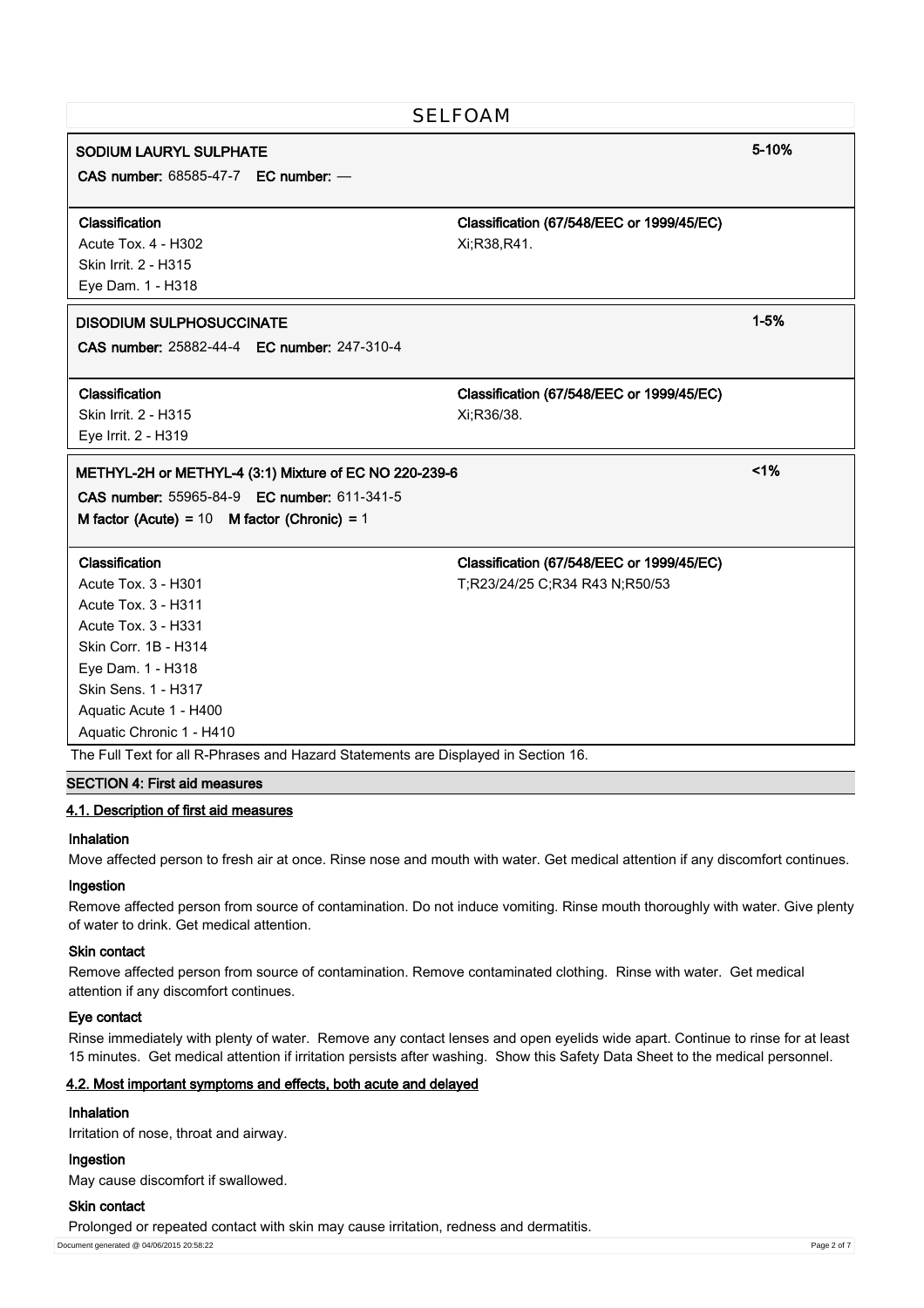# SELFOAM

## **Eye contact**

Irritating to eyes. Symptoms following overexposure may include the following: Redness. Pain.

### **4.3. Indication of any immediate medical attention and special treatment needed**

#### **Notes for the doctor**

Treat symptomatically.

### **SECTION 5: Firefighting measures**

#### **5.1. Extinguishing media**

### **Suitable extinguishing media**

The product is not flammable. Use fire-extinguishing media suitable for the surrounding fire. Extinguish with the following media: Dry chemicals, sand, dolomite etc. Foam. Water spray.

### **5.2. Special hazards arising from the substance or mixture**

### **Hazardous combustion products**

Oxides of carbon. Thermal decomposition or combustion may liberate carbon oxides and other toxic gases or vapours.

### **5.3. Advice for firefighters**

### **Protective actions during firefighting**

Use water to keep fire exposed containers cool and disperse vapours.

### **Special protective equipment for firefighters**

Wear positive-pressure self-contained breathing apparatus (SCBA) and appropriate protective clothing.

# **SECTION 6: Accidental release measures**

# **6.1. Personal precautions, protective equipment and emergency procedures**

#### **Personal precautions**

For personal protection, see Section 8.

## **6.2. Environmental precautions**

#### **Environmental precautions**

Small spillages are of little concern and can be rinsed away to drain. Large spillages need to be contained to prevent entering water courses.

### **6.3. Methods and material for containment and cleaning up**

#### **Methods for cleaning up**

Wear suitable protective equipment, including gloves, goggles/face shield, respirator, boots, clothing or apron, as appropriate. Stop leak if possible without risk. Absorb in vermiculite, dry sand or earth and place into containers. Flush contaminated area with plenty of water.

#### **6.4. Reference to other sections**

#### **Reference to other sections**

For personal protection, see Section 8. For waste disposal, see Section 13.

## **SECTION 7: Handling and storage**

## **7.1. Precautions for safe handling**

#### **Usage precautions**

Avoid spilling. Avoid contact with skin and eyes.

## **7.2. Conditions for safe storage, including any incompatibilities**

## **Storage precautions**

Store in tightly closed original container in a dry, cool and well-ventilated place. Keep only in the original container. Store at temperatures above °C/°F.

## **7.3. Specific end use(s)**

## **Specific end use(s)**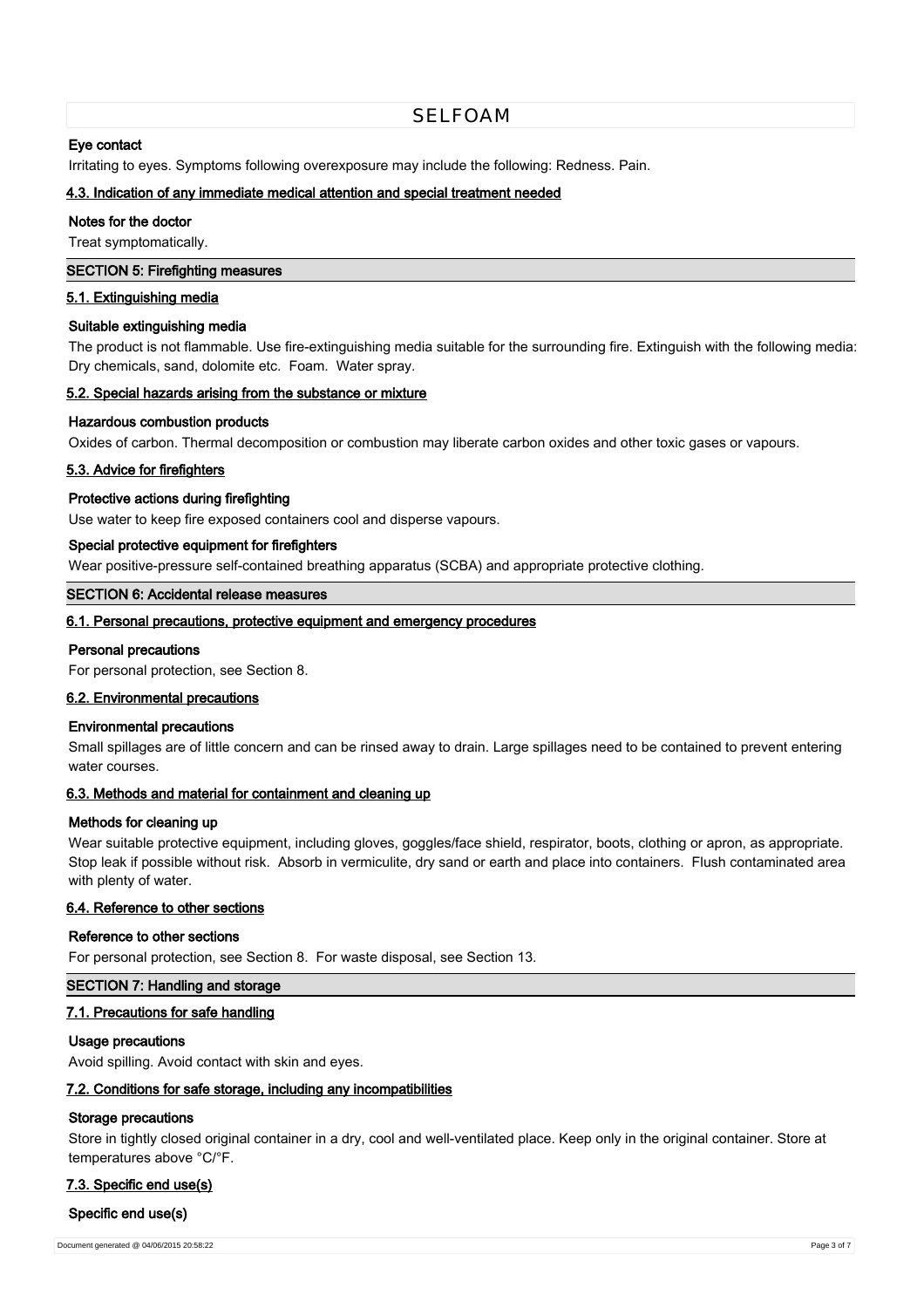The identified uses for this product are detailed in Section 1.2.

# **Usage description**

See product label for detailed usage and instructions.

# **SECTION 8: Exposure Controls/personal protection**

## **8.1. Control parameters**

### **Occupational exposure limits**

# **Ingredient comments**

WEL = Workplace Exposure Limits

# **8.2. Exposure controls**

### **Protective equipment**



# **Appropriate engineering controls**

Provide adequate general and local exhaust ventilation.

## **Eye/face protection**

Safety glasses are not normally required. However their use is recommended where there is a risk of spray mist or splashing when using or handling product.

## **Hand protection**

Chemical-resistant, impervious gloves complying with an approved standard should be worn if a risk assessment indicates skin contact is possible.

#### **Other skin and body protection**

General workwear only

#### **Hygiene measures**

#### **SECTION 9: Physical and Chemical Properties**

## **9.1. Information on basic physical and chemical properties**

#### **Appearance**

Clear liquid. Liquid

#### **Colour**

Colourless.

# **Odour**

Perfume.

# **pH**

pH (concentrated solution): 6.5

# **Initial boiling point and range**

> 100°C @

# **Relative density** 1.020 - 1.030 @ @ 20°C

# **Solubility(ies)** Soluble in water.

## **9.2. Other information**

**Other information**

None.

## **SECTION 10: Stability and reactivity**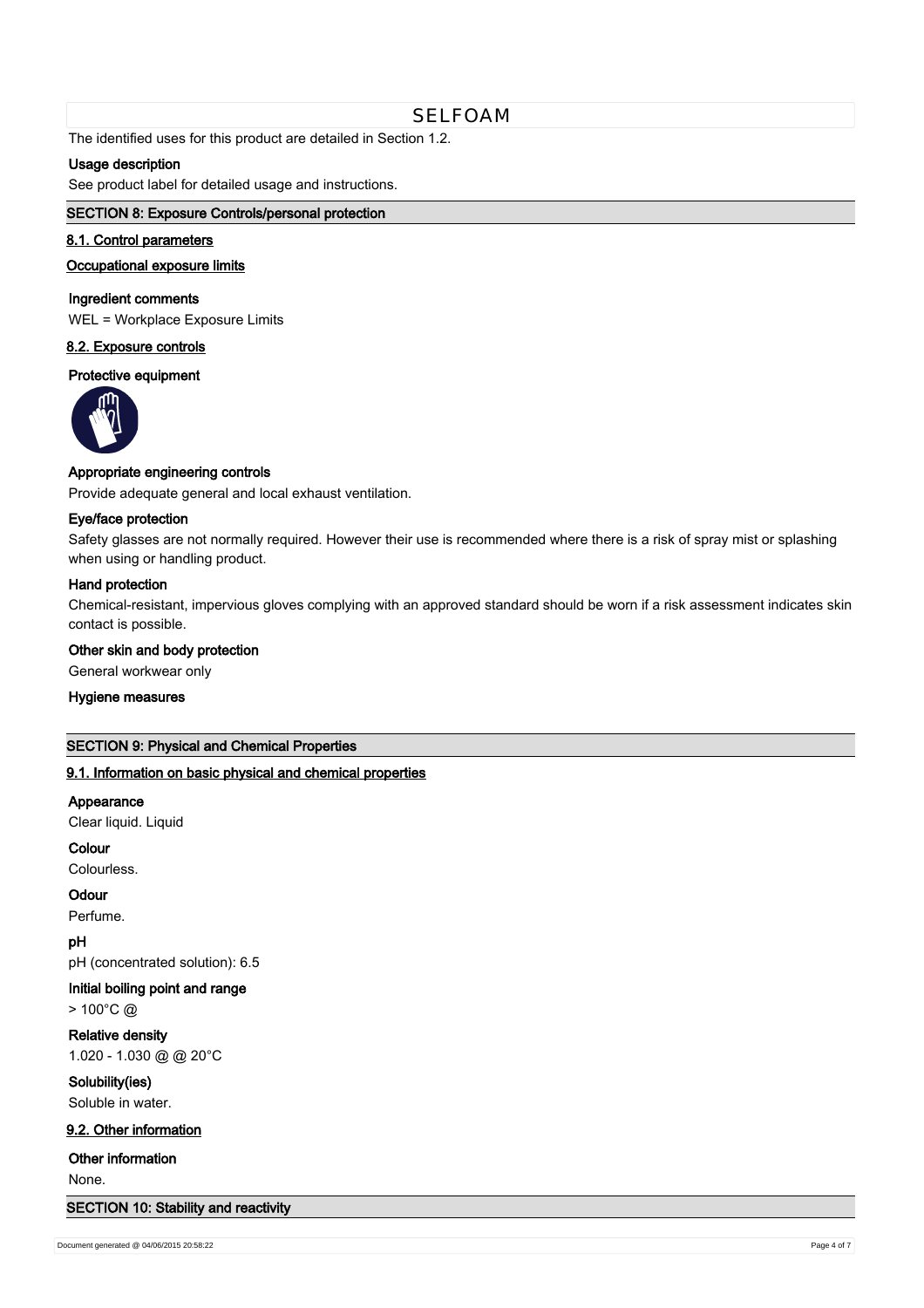# SELFOAM

# **10.1. Reactivity**

May react with other cleaning chemicals. For specific reactions refer to Section 10.5

## **10.2. Chemical stability**

# **Stability**

Stable at normal ambient temperatures. Avoid the following conditions: Freezing.

# **10.3. Possibility of hazardous reactions**

Not applicable.

## **10.4. Conditions to avoid**

Do not mix or use with other products. Avoid extremes of temperature

## **10.5. Incompatible materials**

## **Materials to avoid**

Do not mix or use with other products.

## **10.6. Hazardous decomposition products**

Thermal decomposition or combustion products may include the following substances: Toxic gases/vapours/fumes of: Carbon dioxide (CO2). Carbon monoxide (CO).

### **SECTION 11: Toxicological information**

## **11.1. Information on toxicological effects**

## **Toxicological effects**

No toxicological data is available for this mixture, however data can be provided for specific raw materials upon request.

# **Acute toxicity - oral**

**ATE oral (mg/kg)**

7,616.72633102

## **Ingestion**

Gastrointestinal symptoms, including upset stomach. Diarrhoea.

#### **Skin contact**

Liquid may irritate skin.

# **Eye contact**

# Irritating to eyes.

**SECTION 12: Ecological Information**

## **Ecotoxicity**

Not classed as Hazardous to the Environment but release to the environment should be avoided.

# **12.1. Toxicity**

Aquatic toxicity has not been carried out on this product. Data for raw materials contained in this product, when available, can be provided when necessary.

# **12.2. Persistence and degradability**

## **Persistence and degradability**

The surfactants contained within the product comply with the biodegradability criteria as laid down in Regulation (EC) No 648/2004.

## **12.3. Bioaccumulative potential**

The product does not contain any substances expected to be bioaccumulating.

# **12.4. Mobility in soil**

# **Mobility**

The product contains substances, which are water soluble and may spread in water systems.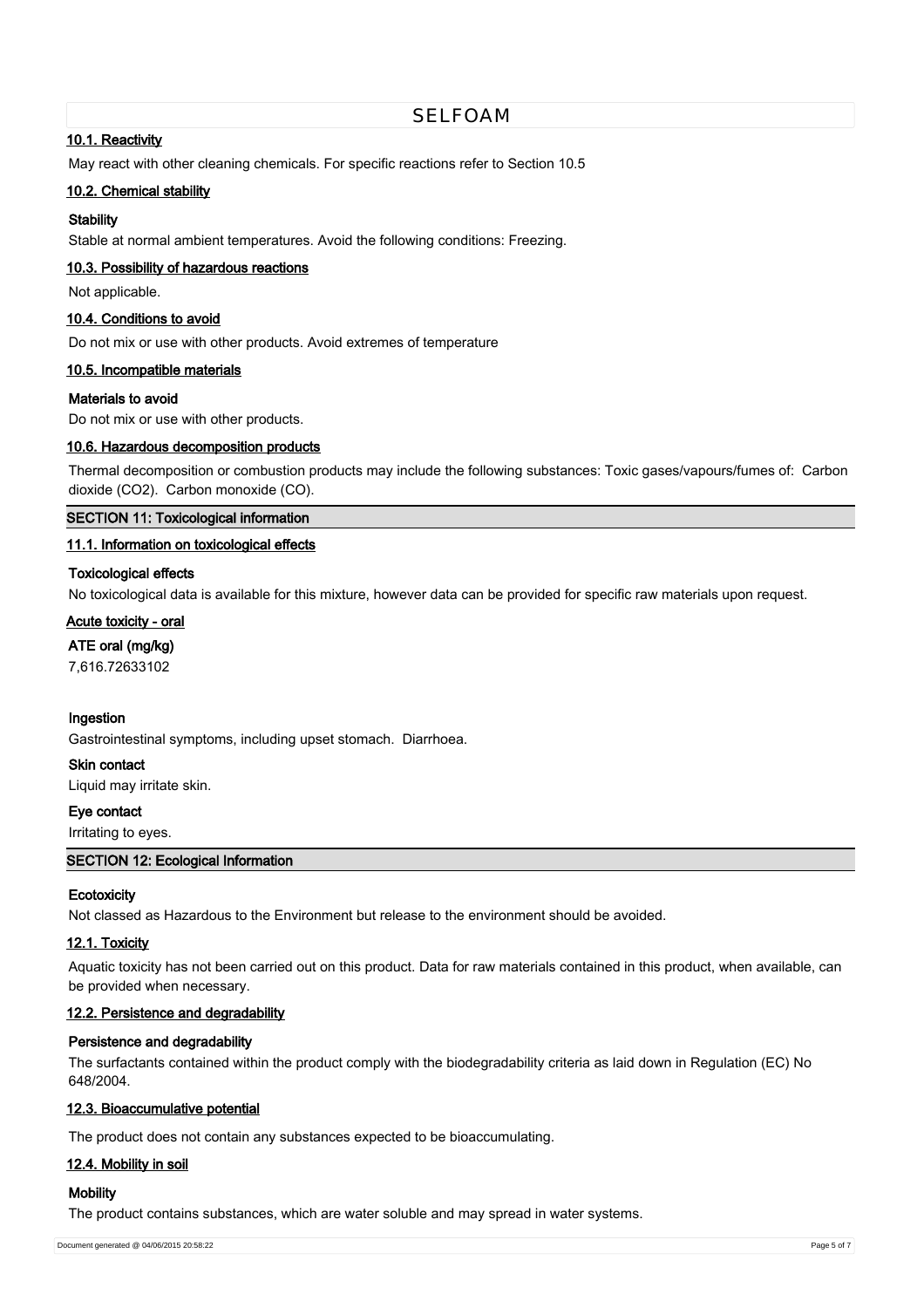# SELFOAM

#### **12.5. Results of PBT and vPvB assessment**

This product does not contain any substances classified as PBT or vPvB.

## **12.6. Other adverse effects**

None known.

#### **SECTION 13: Disposal considerations**

# **13.1. Waste treatment methods**

#### **Disposal methods**

Dispose of waste to licensed waste disposal site in accordance with the requirements of the local Waste Disposal Authority.

# **SECTION 14: Transport information**

| General                          | The product is not covered by international regulations on the transport of dangerous goods<br>(IMDG, IATA, ADR/RID). |
|----------------------------------|-----------------------------------------------------------------------------------------------------------------------|
| Road transport notes             | Not classified.                                                                                                       |
| Sea transport notes              | Not classified.                                                                                                       |
| Air transport notes              | Not classified.                                                                                                       |
| 14.1. UN number                  |                                                                                                                       |
| Not applicable.                  |                                                                                                                       |
| 14.2. UN proper shipping name    |                                                                                                                       |
| Not applicable.                  |                                                                                                                       |
| 14.3. Transport hazard class(es) |                                                                                                                       |
| Not applicable.                  |                                                                                                                       |

#### **14.4. Packing group**

Not applicable.

#### **14.5. Environmental hazards**

## **Environmentally hazardous substance/marine pollutant**

No.

#### **14.6. Special precautions for user**

Not applicable.

## **14.7. Transport in bulk according to Annex II of MARPOL73/78 and the IBC Code**

Not applicable.

### **SECTION 15: Regulatory information**

## **15.1. Safety, health and environmental regulations/legislation specific for the substance or mixture**

#### **National regulations**

The Chemicals (Hazard Information and Packaging for Supply) Regulations 2009 (S.I 2009 No. 716). Control of Substances Hazardous to Health Regulations 2002 (as amended).

#### **EU legislation**

System of specific information relating to Dangerous Preparations. 2001/58/EC. Dangerous Preparations Directive 1999/45/EC. Regulation (EC) No 1907/2006 of the European Parliament and of the Council of 18 December 2006 concerning the Registration, Evaluation, Authorisation and Restriction of Chemicals (REACH) (as amended). Regulation (EC) No 1272/2008 of the European Parliament and of the Council of 16 December 2008 on classification, labelling and packaging of substances and mixtures (as amended).

## **Guidance**

Workplace Exposure Limits EH40. CHIP for everyone HSG228. Approved Classification and Labelling Guide (Sixth edition) L131.